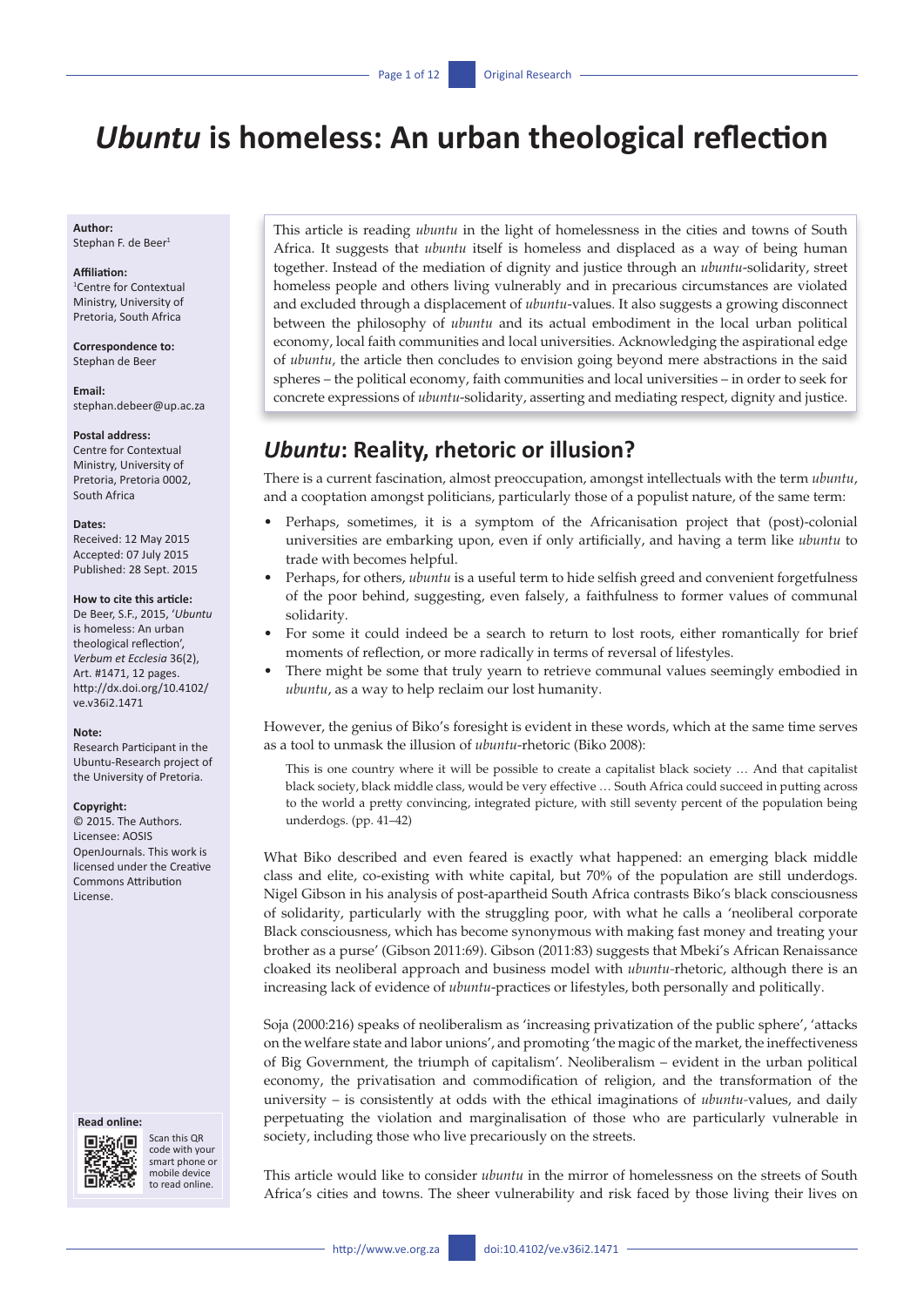the streets for however brief or long – women and men, children and the elderly, people living with chronic mental or physical illness – raises immediate questions as to the reality of *ubuntu*, or the lack thereof: our common and caring humanity, our deep interconnectedness.

I would further like to suggest that *ubuntu* itself, at least in the context of considering homelessness in urban South Africa, is not just vulnerable but homeless, displaced, long replaced as a way of life, a way of being, a way of being human together. I also suggest that there is a deep and growing disconnect between *ubuntu*, if and where practised, and *ubuntu* peddled as the African way in rhetoric and remote philosophical discourse.

Hankela (2013:324) speaks of a similar disconnect between the *ubuntu*-discourse of philosophers, politicians and marketers alike, on the one hand, and the reality of foreigners being killed, homeless people being ostracised, and socioeconomic disparities continuously growing, on the other hand. And yet, at the same time, it proposes that at the very moment of recognising the displacement of *ubuntu* – in the circle of the homeless poor and the displaced refugees – opportunities for a recovery of *ubuntu* as community, humanity and humanness, in local contexts, together, will appear.

I understand *ubuntu* in the sense of humanity, humanness and interdependence, and use the concept as both an *inclusionary* and *aspirational* ethic: *inclusionary* in the sense of envisioning and practising a radically inclusive community, informed by liberation theology's solidarity with the poor (cf. the vision of Verryn below); and *aspirational* in the sense of its permanent attempts to be embodied concretely in personal, communal and socio-political relationships. I argue for the recovery of an *ubuntu,* precisely in the face of and in solidarity with homeless communities, and, in a different sense, in acknowledgement of our universal longing to be 'at home'.

## **Homelessness and** *ubuntu*

Homelessness lacks a single definition that is able to capture the complexities of the phenomenon. Generally speaking, however, homelessness would refer to displacement, extreme forms of vulnerability, disenfranchisement, and the lack of access to sustainable sources of livelihood, whether shelter, employment, sanitation, social networks or education (cf. Cross *et al*. 2010:5–8).

Quite literally it refers to the lack of 'home', or shelter, or defensible life space, but 'home' in itself probably refers to more than physical structure. It also evokes various other categories such as belonging, security, caring, ownership, agency, nurture, sources of livelihood, family. Being 'homeless', indeed means lacking physical shelter as well as the other elements that constitute home, or the ability to live well.

Research done by the Human Sciences Research Council (HSRC) (Cross *et al.* 2010:7) on street homeless people in South Africa, estimated a number of 200 000 homeless people living on the streets of our cities and towns. In their definition they focused on people living on the streets without any form of shelter, thereby excluding the continuous proliferation of millions of people living in informal settlements or inner city slum buildings across the country. Those living in informal settlements further illustrate how millions of South Africans live in precarious conditions. Vellem (2014:207), with reference to Anton Harber, speaks of 182 informal settlements in the city of Johannesburg alone, and close to 2000 informal settlements existing in the whole of South Africa.

The face of homelessness since the early 1990s has changed substantially in South Africa, in both diversity and complexity. Increasingly the youth, women, people with chronic mental illness and foreign migrants are amongst those who are homeless. Although the majority of homeless people in South Africa is black, homelessness knows no race, age, gender or nationality, even if government policy, and various government and non-government interventions and services show prejudice and favour in who they serve and who not. There seems to be an eternal quest for who is 'truly homeless' in order to restrict services by fine-tuning criteria for inclusion. This seems to be the case with both government and some non-government agencies.

The depth of vulnerability of people living with chronic mental illness on the streets, or of the frail elderly unable to help themselves, of children and child-headed households, of girl children and refugee families should evoke in us the depths of compassion and generosity. And yet, society responds with numbness and apathy, greed and personal self-enrichment; and instead of generosity aimed at inclusion, administering justice for all, and asserting our common humanity, the services provided and the municipal plans being executed often marginalise people even further.

In the now famous Grootboom case, Albie Sachs (2009) said the following:

The right of access to adequate housing would have no meaning if a thousand people … were left without a place to lay their heads and without even minimal shelter, only a spot on a dusty ground and a few pieces of protective plastic sheeting. (p. 177)

And yet, the reality in the City of Tshwane, for example, is that more than 5000 people are street homeless people (Van Zuydam 2014), 'without a place to lay their heads and without even minimal shelter'. Does this then indeed mean that the right of access to adequate housing, inscribed in the Constitution of the Republic of South Africa, has no meaning, neither for the people who lack access to housing nor for the local government on which streets they find themselves at night, nor for their fellow citizens whose humanity is deeply intertwined with the lives of street homeless people?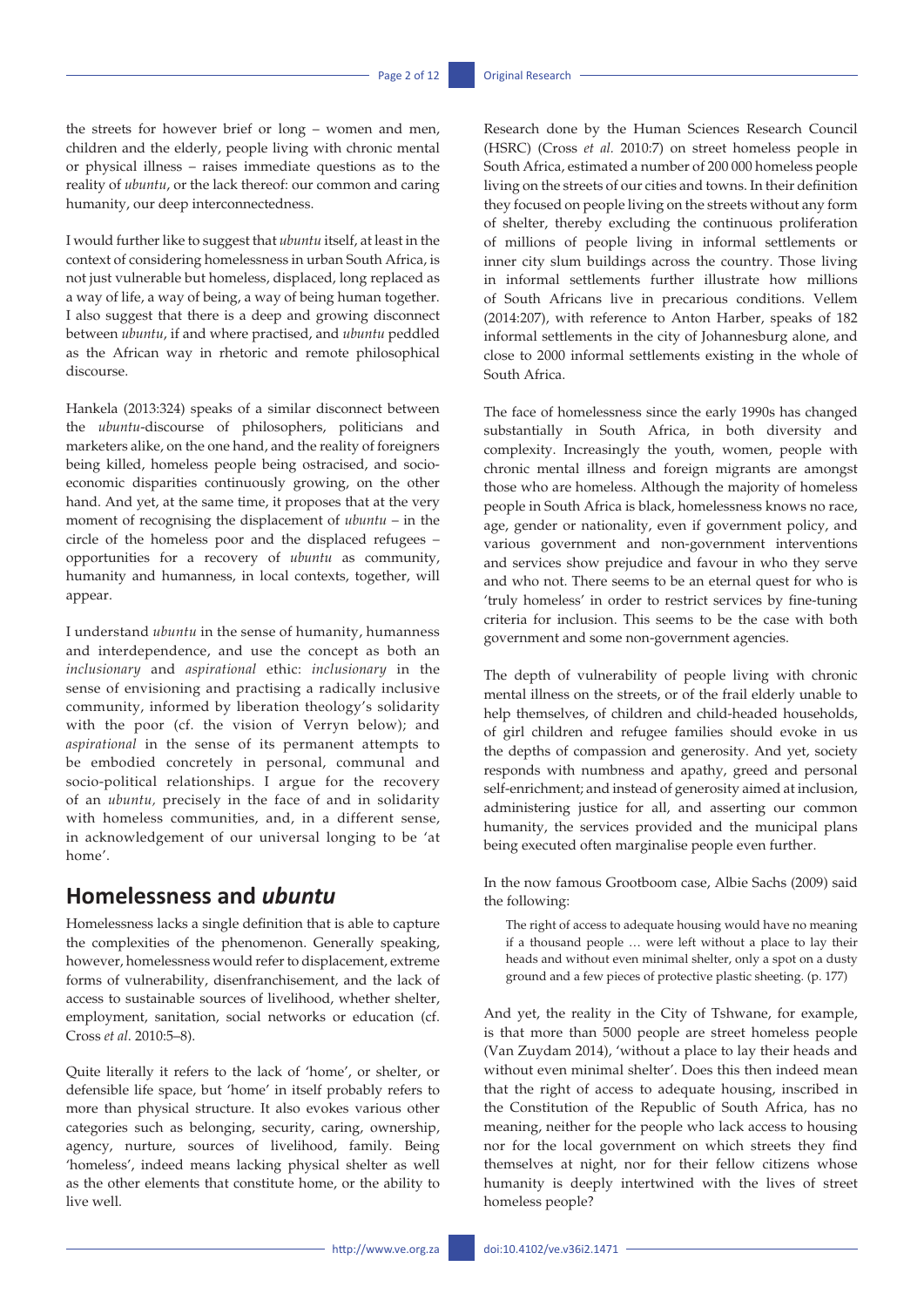If the right of access to adequate housing was indeed embraced and considered seriously, then local government would have invested substantially in both physical infrastructure and services mediating alternatives to street homelessness; private sector and social housing institutions would have designed and created innovative housing solutions to give expression to this constitutional right; and fellow citizens, either denying the presence of street homelessness in their neighbourhoods, or responding through short-term charity and relief projects, would have understood that the lack of access to affordable housing and sustainable jobs, and the segregated neighbourhoods still being perpetuated in South African cities, both racially and economically, are unsustainable in the long term and potentially bearing severe consequences for all neighbours and citizens in the city. They would have embraced street homeless people as neighbours, sisters, brothers and fellow citizens, who need to be included in the design of integrated, mixed-income and mixed-use neighbourhoods, that are well-managed, in the interest of all the inhabitants of the city.

Cornell, Van Marle and Sachs (2014:30), with reference to the Grootboom case, state that the decision of the court recognised, 'that the desperate situation of the totally homeless is a form of violence that can undermine an individual human being's dignity to the point that it makes a mockery of the very ideal of dignity'.

The South African constitution holds dignity both as an ideal and as a right, and therefore the reality of street homeless people in the cities and towns of South Africa should be seen as a violation of their dignity and an insult to this ideal of the constitution as well as a recognition that *ubuntu*-solidarity has been replaced with exclusion and violation.

Justice Albie Sachs (2005:para. 37), for example, retrieves *ubuntu-*principles in considering the ways in which the law is interpreted and practised, particularly in relation to issues of landlessness, homelessness and spatial injustices in cities and towns. He interprets the *PIE Act*<sup>1</sup> by evoking the spirit of *ubuntu*. He (2005:para. 37) suggests that the spirit of *ubuntu*  'suffuses the whole constitutional order' and therefore, in considering PIE, courts should 'infuse elements of grace and compassion into the formal structures of law'.

In cases of competing interests, argues Sachs, the rights of both land owners as well as of those who occupied land in a desperate bid to secure housing, need to be balanced. The PIE springs from a 'vision of a caring society based on good neighbourliness and shared concern' (cf. Sachs 2005:para. 37). Cornell and Muvangua (2012:18), in reference to the PIE and Sachs' interpretation thereof, suggest that *ubuntu* is institutionalised both ethically and socio-politically in this act. However, the fact that local and provincial governments act regardless of the act and in breach of the act, is not only a displacement of the people made vulnerable in the process, but of *ubuntu* itself.

1.Prevention of *Illegal Eviction Act*, 1998.

Failure of *ubuntu*, or failure of people to live by the values, implicit and explicit to *ubuntu*, suggests displacement of *ubuntu*: the reality of street homelessness, informal settlements and other forms of precarious living, suggests that *ubuntu* as a way of being human together has probably been replaced by greater individualism and privatisation, isolating the poor from the rich and excluding them from access to resources of decent living and sustainable livelihoods. Of course, it would be mistaken to suggest that such an ideal *ubuntu*-society existed at one stage, particularly in South African cities. What would be fairer to say is that the segregated nature of South African cities, perpetuated by apartheid, is continuing in post-apartheid South Africa through new forms of segregation and the perpetuation of the old apartheid city structure. In addition, the frail fabric of urban society, with the extended family not holding up as has traditionally been the case, giving rise to a growing number of elderly homeless people, and with rural-urban migration increasingly evident in South African cities, often replacing communal livelihoods and support systems with individualised attempts to survive, means that the ethos of *ubuntu* is seldom evident in the fractures of the city where street homelessness is rife.

## **Meaning(s) of** *ubuntu***?**

*Ubuntu* is a Nguni word speaking of humanness/humanity (Hankela 2013:1). In the past decades the proverb 'Umuntu ngumuntu abantu' ('a person is a person because of others') was popularised as one way to interpret and understand *ubuntu*: what I do affects others; if one person is violated the whole community suffers; if I fail to act a whole community might be affected detrimentally (cf. Hankela 2013:1–2).

Desmond Tutu (in Hankela 2013) describes *ubuntu* as follows:

We are bound up in a delicate network of interdependence because … a person is a person through other persons. To dehumanize another inexorably means that one is dehumanized as well. (p. 35)

Although the roots of *ubuntu*, at least etymologically, lie in Africa, Shutte asserts that 'the values that it contains are not just African. They are values of humanity as such, and so universal' (Hankela 2013:39; Shutte 2001:2). That is also why some of the most creative and critical dialogue takes place when *ubuntu* is brought into creative and critical dialogue with other systems of thought (cf. Hankela 2013:38), be it jurisprudence, theology, development studies, or city planning.

An *ubuntu-*discourse presents us, according to Hankela (2013:2), with an ethic 'that treasure a set of relational qualities', such as openness to others, sharing, care, hospitality and respect (Hankela 2013:4), contributing to 'certain kinds of human relationships that reflect interdependence in community'. It is however not an abstract concept only but is actualised in concrete relationships; in being human together we become human (cf. Hankela 2013:4).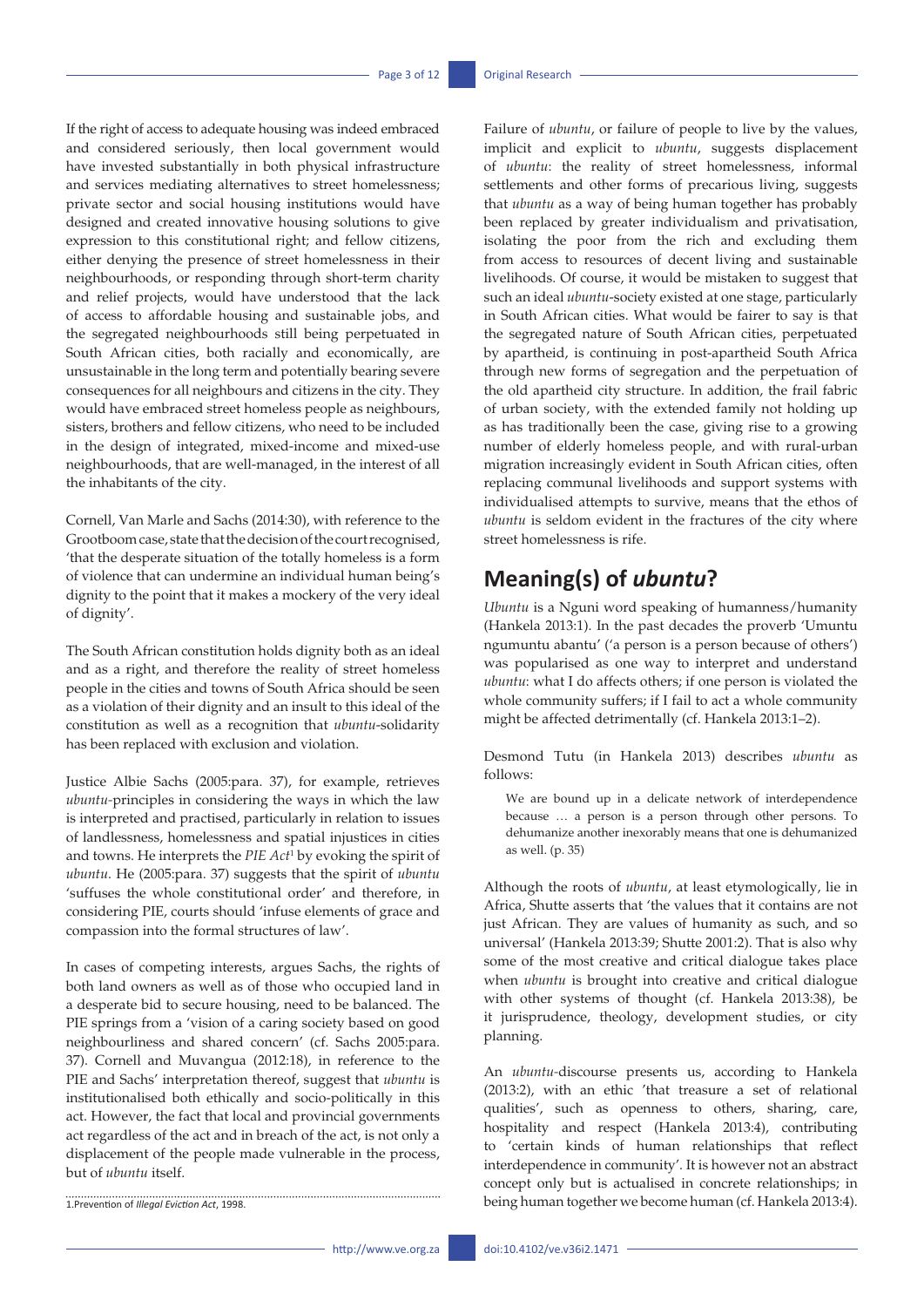Cornell *et al.* (2014:23) echo this, suggesting that *ubuntu* has an 'aspirational edge' to it, as there is no end to the struggle for a more humane world in which we at the same time become more human in relation to other humans. There is an 'activism inherent in the notion of an ethical relation to the other' continuously calling us to engage.

The aspirational aspect of the word requires of us to go beyond abstractions in our use of *ubuntu* (cf. Cornell *et al.*  2014:24), or abstract respect for the dignity of others, in order to seek for concrete expressions of the public good that will assert dignity and respect concretely in the ways in which people's humanity and well-being is enhanced. Mkhize (Hankela 2013) puts it well, saying:

*Ubuntu* requires that ethics be reconceptualized. An African approach to ethics is not concerned with principles that have been abstracted from their social contexts. (p. 297)

In reflecting on the building of a constitutional democracy in South Africa, Judge Jajbhay (2007) asserts that the values of *ubuntu* must play a fundamental role. He defines *ubuntu* in the following way:

*Ubuntu* is a culture which places some emphasis on the commonality and on the interdependence of the members of the community. It recognizes a person's status as a human being, entitled to unconditional respect, dignity, value and acceptance from the members of the community that such a person may be a part of. (para. 63–64)

It is important to note however that *ubuntu* does not exclude notions of individual identity or personhood even if it holds that our individual identities are very much related to and dependent on our corporate identity or belonging or interconnectedness. Saunders argues that the concept should not be reduced to interdependence at the expense of individual identity. However, it does consider personhood, and becoming a person, as an ethical journey with others.

Mokgoro (1995:paras. 306–308; cf. Cornell & Muvangua 2012:8) also connects *ubuntu* and the building of democracy, referring to a distinction made by Carew between *liberal democracy*, which often holds self-interest and the market as the highest goods, versus *deliberative democracy* that emphasises dialogue and mutual respect as the basis for negotiating the public good. *Ubuntu* as a discourse moralises social relations (Cornell & Muvangua 2012:8), suggesting that morality is not merely individual choices or personal preferences but should be considered in terms of its socio-economic-political and environmental implications.

Through a deliberative democracy that fosters mutual respect and dialogue, personhood can be formed, an ethical way of being together can be discovered, and the public good can be advanced. If homelessness means diminished personhood through radical forms of exclusion, violation of human dignity and lack of respect, and if it also means a substantial number of people in society being excluded from the public good, both are in fact suggesting the absence of *ubuntu* which finds expression in a depletion of humanness, personhood and morality. Homelessness then is about an immoral society; the radical embrace and practice of *ubuntu* in all spheres of life, or *ubuntu* as an African expression of radical Christian community, is what could recover humanness, personhood and morality.

An important point made by Cornell and Muvangua (2012:8–9), in their reflection on Mokgoro and More, is that respect for the other is not something that should be deserved or that can be lost, as it is rooted in the inherent dignity and equal worth of every human being. This should not be affected by being in an extremely vulnerable position, they further suggest, which could also apply to the extreme vulnerability of street homeless people or people precariously housed in slum buildings or urban informal settlements. *Ubuntu*-principles will respect human beings finding themselves in such precarious conditions, based on their inherent dignity and worth as human beings, and would seek to practise dialogue in order to negotiate ethical ways of overcoming their vulnerability, in the process affirming and enhancing their own personhood.

It is however, not only a philosophical, moral or ethical concept. Mabogo More (2006:149, 156–157) describes *ubuntu* as both an ethical or moral concept as well as a politicoideological concept. As a moral concept it seeks to guide practices that will enhance human well-being.

It enjoins that what is morally good is what brings dignity, respect, contentment and prosperity to others, self and the community at large. *Ubuntu* is a demand of respect for persons no matter what their circumstances might be.

As a politico-ideological concept, '[*i*]t enjoins and makes for peace and social harmony by encouraging the practices of sharing in all forms of communal existence'.

More's definition (2006:149, 156–157) enlarges an understanding of *ubuntu* beyond interpersonal relationships between human beings and places it as a guiding principle 'for all forms of social and political relationships', seeking for ways in which to express humanness, humanity or morality.

The ways in which communities will share material and economic wealth, include strangers in the city, and invest in the eradication of poverty, will be a reflection of the depth of *ubuntu*-values being practised, or not. Judge Jajbhay (2007) says:

uBUntu speaks to our interconnectedness, our common humanity and the responsibility to each that flows from our connection. This in turn must be interpreted to mean that in the establishment of our constitutional values we must now allow urbanization and the accumulation of wealth and material possessions to rob us of our warmth, hospitality and genuine interests in each other as human beings. (paras. 63–64)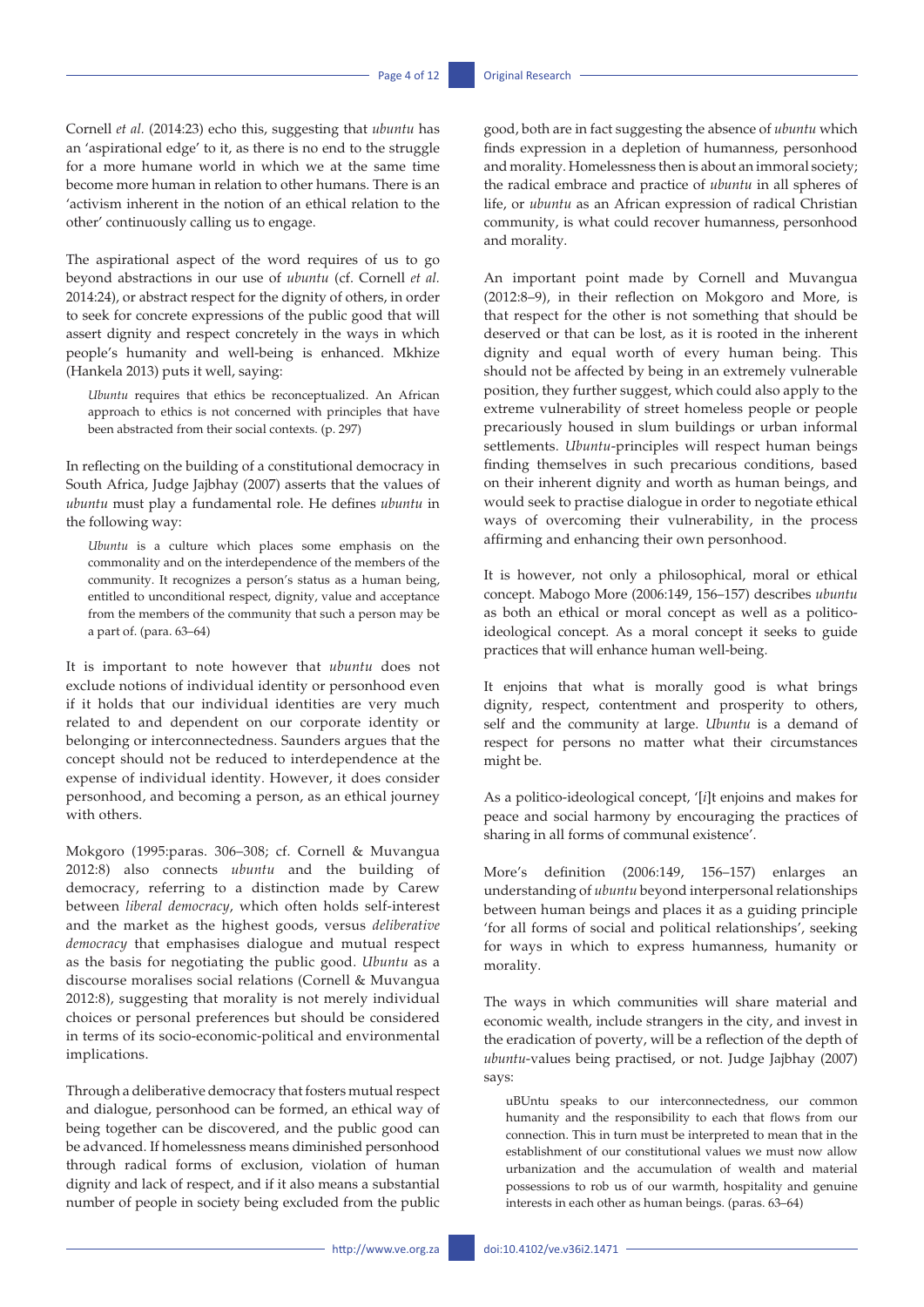## **The homelessness of** *ubuntu* **in different spheres**

If we are to retain a vision of *ubuntu*, we need to first acknowledge that *ubuntu,* at least in urban South African contexts, indeed seems to be homeless, in other words, displaced from the daily practices that deny ordinary people their humanness. For those of us seeking to do theology in cities of grave disparity, at that point of sober embrace of the displacement of a vision that some of us might hold dear, might then emerge a contextual *ubuntu-*vision, informed, in a theological sense at least, by a liberationist understanding of Jesus.

At the point of discovering that *ubuntu* is homeless, we might also make a second discovery, namely of *ubuntu* in the homeless and the issues of homelessness, through our engagement with grass-root communities, helping us to grapple with 'the socio-moral meanings attached to being human(e) in particular 21st century contexts' (Hankela 2013:324). Hankela suggests that the question of *ubuntu* is the question of how we can live together as a human family in the midst of clear contradictions, socio-economically and otherwise (cf. Hankela 2013:324). In new-found solidarities we might indeed recover traces of *ubuntu,* humanness/ humanity, interrelatedness, interdependence, without which the lack of interdependence and common humanity will remain.

### *Ubuntu* **and the political economy: National and local expressions**

The assertion of this section is that it does not take a philosophical treatise to see that *ubuntu* is largely displaced in practical urban politics and in the economic forces dictating political decision-making, even though *ubuntu*-rhetoric is often evoked.

Post-apartheid society has created the type of liberation that Biko would have abhorred: an artificial integration where a black middle class vies advancement in terms of a shrewd mixing of '*ubuntu*' rhetoric with possessive individualism (Gibson 2011:63).

Marx (2002:49; cf. Hankela 2013:42) critiques the cooption of *ubuntu* as a term by the political elite, saying 'a new cultural nationalism, centered on the notion of "*Ubuntu*", is preparing the ground in which the "flowers of evil" might once again blossom in South Africa'. He speaks of the gravest possible danger, if *ubuntu* is coopted as a term not of a liberatory humanity but rather of an exclusivist cultural nationalism, accompanied by 'possessive individualism'. This in fact goes against the very grain of *ubuntu*-values.

It is indeed a question of whether a post-apartheid political economy has uttered the right rhetoric but in actuality engaged in practices that sold out the poor. Gibson (2011:63) reflects on Fanon's *Wretched of the earth*, suggesting that it was written to address the vacuum that existed within the anti-colonial movement 'about how to put a working, humanist programme into practice'. This vacuum, says Gibson, was a greater threat in the eyes of Fanon than the threat of the colonial regime itself. It could indeed be submitted that putting such a 'working, humanist programme into practice' might be an ongoing failure of a South Africa in transition.

The prevalence and ever-increasing reality of homelessness, landlessness and sprawling informal settlements, as well as the continuously growing disparities, seem to signal failure in this regard. Gibson (2011:63) speaks of the South African political transition as 'a revolution *without* a revolution', contained and determined by white capital both local and multinational (cf. Gibson 2011:63–64). Terreblanche (2012) describes this poignantly in his work, demonstrating how black political power and white capital colluded in ways that deepened socio-economic inequalities in South Africa post-1994.

The political economy post-1994 broadened the playing fields for capitalist interest in accumulating personal wealth but this at the expense of the well-being, dignity and humanity of the society as a whole. It is a neoliberal capitalism that was embraced by the state, denying our interconnectedness as human beings as well as the obligations that flow from such interconnectedness (cf. Cornell & Muvangua 2012).

Do *ubuntu*-values have anything to offer with regard to the political economy, and how it plays itself out not only nationally but also in local communities and in the very way in which our cities and towns are structured? Is it an impotent philosophical concept, or indeed a useful ethical concept that could enable a different way of being, together?

It is the assertion of Cornell and Muvangua (2012) – with reference to More, Sachs and others – that *ubuntu*-values lived are able to resist and subvert neoliberal values through holding a reflective mirror: a return to *ubuntu*-values will help unmask in how far society has succumbed to the dominant values of the market, or in how far we all have become complicit in denying others their humanity by inflating ours. It is a mirror to be used at different levels of society and by different institutions: faith-based institutions, local governments, universities and schools, neighbourhood organisations and local residents groups. In how far are we allowing the values of the market to deny some their humanity in order for a few to live profitable lives steeped in mentalities of scarcity?

Eze (2010:145–149, 158, 175; cf. Hankela 2013:43) acknowledges that some regard *ubuntu*'s current popularity as a reinvention by the political elite with little substance to guide policy at any level. But Eze himself disagrees, suggesting that the value of *ubuntu*-discourse lies in it being a historical discourse that is always unfolding in history, finding unique expression in different socio-historical contexts over time (Eze 2010:184–186; cf. Hankela 2013:44). More specifically, Hankela (2013:44) suggests that *ubuntu* 'be understood in the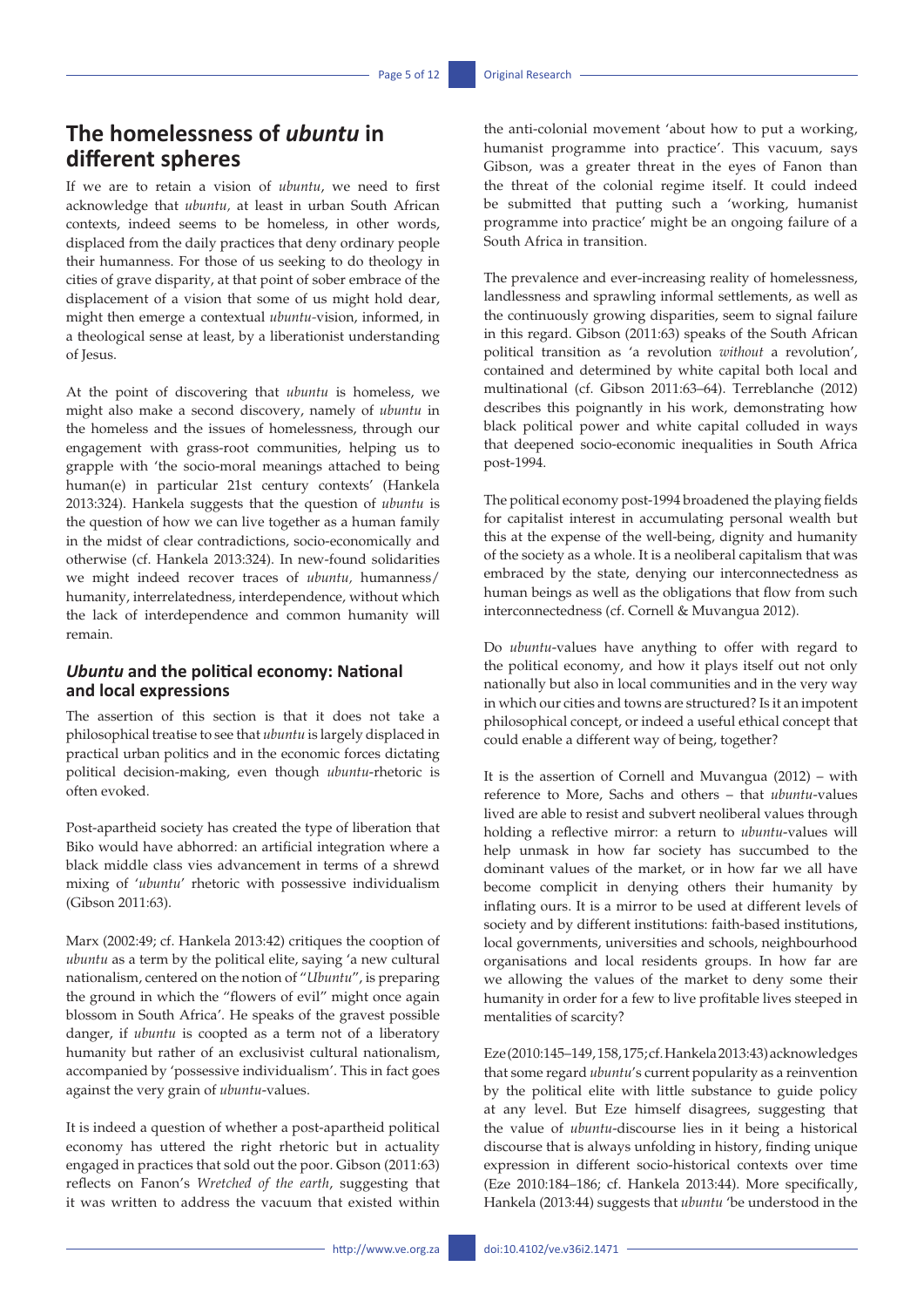context of a particular community'. For her, *ubuntu* seems to be humanness being negotiated, discovered and practised together, in the context of a particular local community, and sometimes in the context of humanity/humanness being deeply threatened due to violent exclusions and extreme forms of vulnerability; but in such circumstances *ubuntu* has the potential to hold a reflective mirror.

More (2002:24), in reflecting on Nyerere, goes even further. He speaks of African socialism as 'an ethos of avoiding inequality and domination but fostering humility and hospitality (*ubuntu*)'. More suggests African socialism as practising and fostering *ubuntu*, that is, humility, hospitality, solidarity and a deep sense of sharing, recognising our deep interconnectedness. Hankela (2013:49), in reference to Shutte (2001:13), contrasts African socialism with Western socialism and communism in so far as it is built on an *ubuntu*understanding of community in which the individual's personhood is significant and not mere reduction to a machine (Shutte 2001:13). This is an important assertion as it counters the critique often levelled against socialism and communism, namely the denial of the individual or individual personhood. *Ubuntu* refrains from such denial, valuing and acknowledging the becoming of the individual, but acknowledging too that such becoming does not happen in isolation but in relation to others and to the larger community that helps shape who I become.

The reality of homelessness and increasing inequalities places a magnifying glass on the failures of neoliberal capitalism to mediate equality and justice. The value of an individual but also the interdependence, and therefore value, of a society are violated. It indeed calls for the recovery of *ubuntu*-values in society, also and particularly in an economic sense. These values are currently displaced by the values, practices and policies of neoliberal capitalism. A recovery of *ubuntu*-values, if radically considered and worked out as a political and socio-economic programme, will probably facilitate forms of African socialism not yet explored in local urban contexts in South Africa. This is probably what More (2002:24) means when he says that African socialism is practising and fostering *ubuntu*; but at the same time practising and fostering *ubuntu* consistently might give rise to uniquely African forms of socialism.

### **Restructuring cities**

If there is one area in which the radical embodiment of *ubuntu*-values might seriously disturb the status quo, it is in the spatial structuring of our cities and towns. South African cities have not yet seen the radical spatial *re*structuring required to allow increased access to sustainable jobs, good schooling and affordable housing, in so-called 'areas of opportunity', and, in particular, in close proximity to each other. For *ubuntu* to be worked out spatially, the interconnections between economic opportunity and the provision of affordable and accessible housing in such areas of economic opportunity need to be understood, planned and prioritised for, and invested in generously, in imagining

the reweaving of the city fabric. People are attracted to areas of opportunity to attain an income, but the low income levels compared with high transport costs and lack of access to affordable housing, then doom many to become the homeless (under)employed.

Currently high-level politicians, as well as the contents of the National Development Plan (National Planning Commission 2012:233–260) and the Draft Integrated Urban Development Framework (Ministry of Cooperative Governance and Traditional Affairs 2014:5–7, 10–11, 23), both mourn the lack of spatial transformation of cities and towns post-1994 and envision radical spatial restructuring and transformation. However, local municipalities, in rolling out housing, perpetuate apartheid urban spatiality by positioning lowcost housing in and adjacent to formerly black townships and selling off vacant and available public land, in areas of opportunity, to the highest bidder, often thereby reducing or eliminating the chances of providing affordable housing close to job opportunities.

Relationships of solidarity, or innovative models of economic sharing, are replaced by profit motifs that do not usually trickle down to the poor. In the City of Tshwane, 81 properties and 10 parcels of land are being sold on auction in May of 2015 (Mbanjwa 2015). In the process at least one of those parcels of land is occupied by 4000 people who have been given the right to be on the land by a court order, instructing the local municipality to find a way to integrate this population into the redevelopment of this parcel of land. Instead, under the pretence of auctioning off the land to secure funding for informal settlement upgrades, notably out of sight in areas previously allocated for black people only and thereby perpetuating apartheid city structures, the poor are once again marginalised.

A significant percentage of homeless people are economically active but the low wages they earn compared to high transport costs and unavailable affordable housing options leave them in precarious situations of becoming the working homeless. This became evident in very recent research on street homelessness in the City of Tshwane. New pockets of homelessness are appearing, especially in more affluent suburbs of the city. This is often characterised by people who are working as gardeners, domestic workers or builders, but opting to stay in bushes or city parks, because of the disconnect between their actual income on the one hand, and the restrictive nature of public transport costs as well as lack of access to affordable housing in the vicinity, on the other hand (cf. De Beer 2015a).

The obligations flowing from a deep interconnectedness as human beings will include the ways in which we structure the urban spatial landscape to address issues such as these.

### **Remodelling economic sharing: The gift of informality**

Restructuring cities will in itself facilitate remodelled economic sharing. Poorer people will be enabled to live closer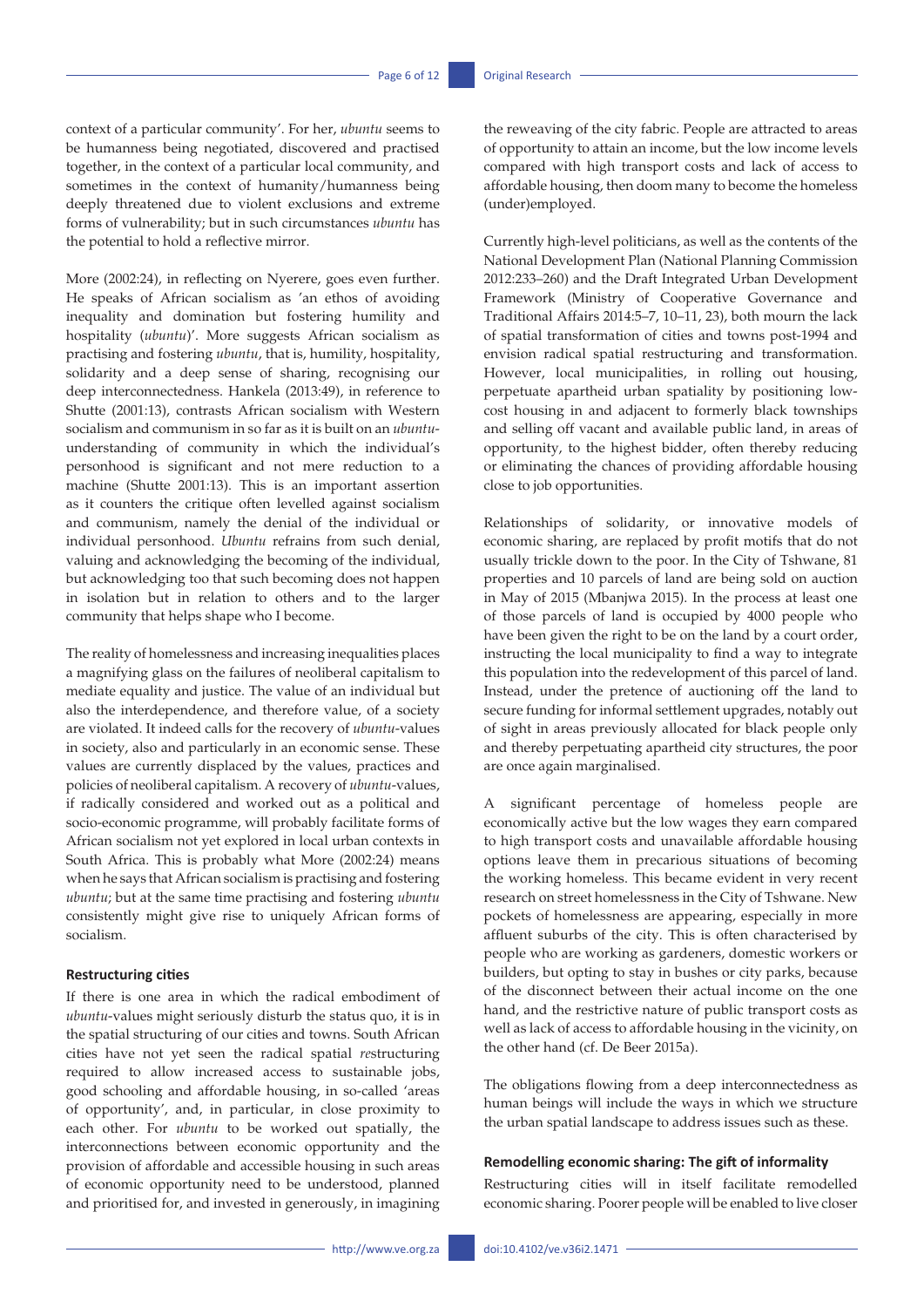to economic hubs and areas of opportunity, economically but also socially and educationally. But *ubuntu*-values will also embrace the gift and power of informality in asserting agency, finding dignity, and contributing to the overall wellbeing of urban society.

The hierarchy of economic power regarding the formal as the epitome of success, at the expense of the informal, is problematic. It allows for individual accumulation of wealth to always supersede the collective; for big shopping malls hosting national franchises to kill small local entrepreneurs; and for entrepreneurial responses to grass-root challenges to not be rewarded and mainstreamed as part of the socioeconomic solution. In Operation Clean-Up, amongst other activities, the City of Tshwane is removing informal traders from the streets, thereby terminating their economic activity and livelihood, registering them on a database to be trained for jobs, and then leave them waiting for jobs never to appear.

Instead, *ubuntu*-values will assert the value of informality and will build upon the agency of people and strengthen rather than destroy their initiative. *Ubuntu-*values will break with rigid hierarchies and rather foster circular models of economic participation and sharing that are inclusive and complementary. This is evident, for example, in the recycling practices of the Zokkatam community in Cairo.

In an article on the immense contribution by informal garbage dwellers in Cairo, Egypt, I tried to demonstrate how attempts by the local municipality to formalise garbage collection in that city not only marginalised the informal garbage dwellers, but had hugely detrimental effects on waste management in Cairo (De Beer 2014a). In fact, it was made clear by various scholars and practitioners reflecting on the case study of the Zokkatam community in Cairo that sophisticated corporate structures were simply unable to match the contribution these informal garbage dwellers could make through their collective actions and models of economic sharing.

In the City of Tshwane there is a substantial community of waste collectors, pushing their trolleys all over the city on a daily basis, often for miles at a time. They are informal workers and do not control the recycling depots where they sell the waste they collect. They are often treated with disrespect and disdain even by other users of the streets and pavements, and even criminalised at times.

In a conversation with the Regional Executive Director of one of the regions in the city, where trolley pushers are becoming a growing phenomenon, he was very vocal about the necessity of decriminalising this sector, rather integrating them fully into the city's economy, valuing the unmistaken contribution they make to the city in terms of effective waste collection and recycling. He hopes that cooperatives can be designed, developed and owned by the recyclers, with recycling depots owned by them being based all over the city in close proximity to their places of concentration (cf. De Beer 2015b).

This will be a creative way of living *ubuntu* concretely in a city of great disparity: acknowledging our interdependence and complementarity and remodelling economic sharing in ways that break from death-dealing hierarchy through circles of hope.

### **Overcoming homelessness: A politics of compassion, generosity and justice**

Homelessness in the capital city of South Africa is highlighting the limitations not of *ubuntu*, but of absent or weak *ubuntu-*practices and policies. After many years the City of Tshwane finally approved a Policy on Homelessness in May of 2013 (City of Tshwane 2013). However, no budget was tied to this policy and no strategy was developed to translate policy into action. In a very real way, therefore, this policy could be regarded as offensive rather than constructive, because it was unable to make any inroads into addressing the challenges of a growing homeless population.

It is a rather technocratic document instead of oozing with an *ubuntu*-ethic of common humanity and interdependence that will make bold investment into addressing homelessness a moral obligation, but also a concrete way of honouring our common humanity. In a theological sense, if one part of the body suffers then the whole body suffer. In trade unions the slogan, 'an injury to one is an injury to all', united the workers around their plight and rights. In a similar way homelessness can evoke such a resurgence of *ubuntu*-values and practices, if *ubuntu* is considered as a concept that unfolds in concrete local communities, as we learn how to be human together.

It is evident that the face of homelessness in the City of Tshwane has changed in remarkable ways in the past twenty years, but one of the most significant changes of the homeless population is the growing number of foreign nationals, refugees or asylum-seekers, finding the street as their home. However, the Tshwane Homelessness Policy is not only silent on this growing group of people, but is intentionally excluding them, suggesting that other policies will address their needs. It does not clarify which policies and it is not clear whether such policies even exist.

The Tshwane Homelessness Policy states explicitly in its Policy Directive 1 that 'CoT shelters will not accommodate foreigners/illegal immigrants' (City of Tshwane 2013).

*Ubuntu*-discourse will acknowledge all inhabitants, including foreign Africans, as part of our extended or common humanity, as sisters and brothers of one large human family. The Tshwane Homelessness Policy's exclusion of foreign nationals places them outside of such an assertion. They do not belong in the same way. It is ironic, though, as any solutions for homelessness in the City of Tshwane will not be found unless clear policies and strategies are in place that will deal with the growing population of homeless people who are foreign nationals. This is consistent with failure at national policy level to give expression to the discourse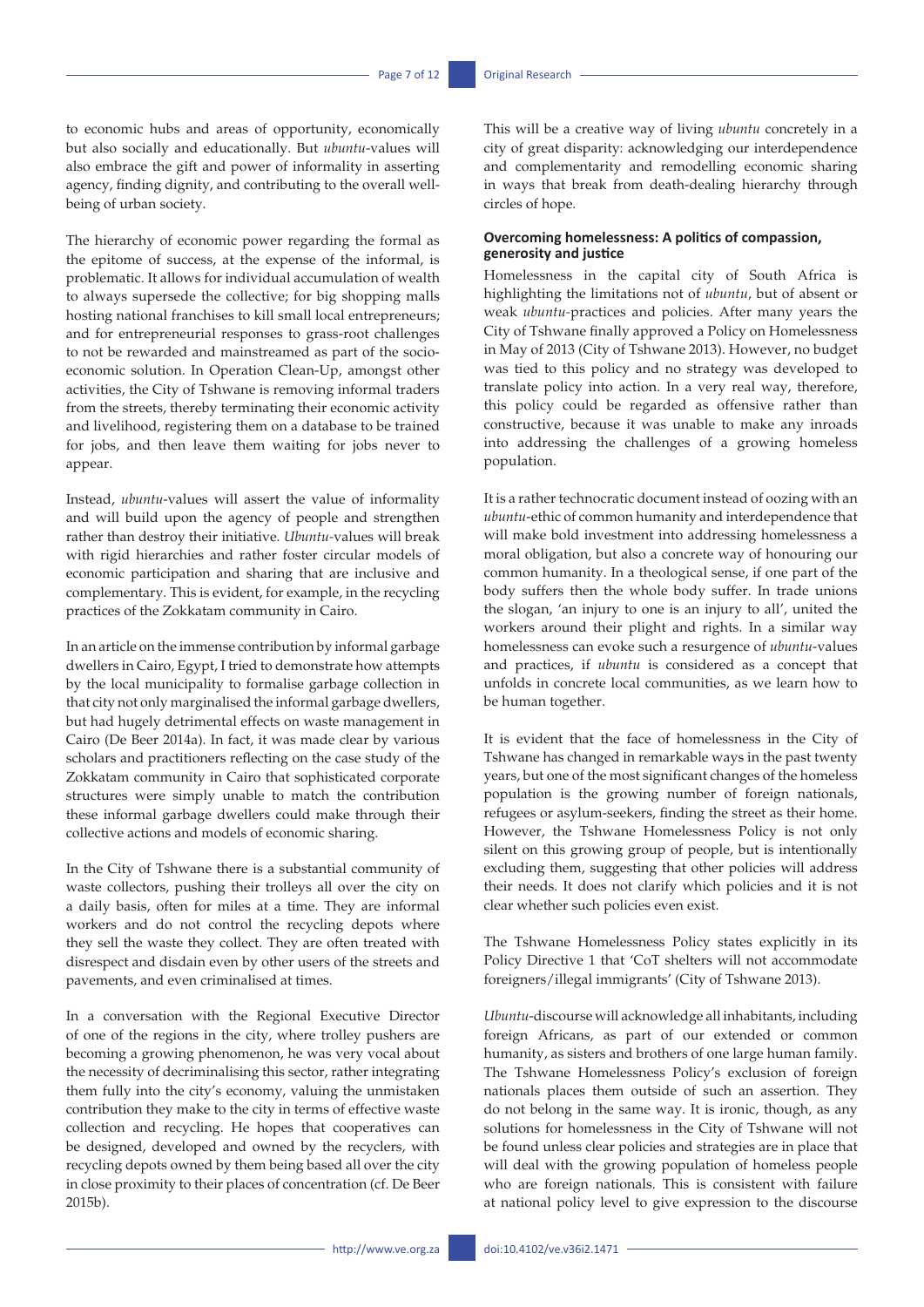of integration that fails the moment it is tested through exclusive housing subsidies and lack of access to a variety of other state-funding schemes.

A recent project launched to address homelessness in the City of Tshwane is arguing for a politics of compassion, generosity and justice (cf. De Beer 2014b), which, from one angle, could be seen as an affirmation of our common humanity and a call for practising *ubuntu*-values in how we engage issues of homelessness as policy-makers and citizens in general.

### *Ubuntu* **and local urban faith communities**

Local urban faith communities do not display a depth of *ubuntu* in how they are interconnected or interdependent; rather the contrary. In the inner city of Pretoria there is a church on almost every city block – in church buildings, schools, shop fronts and museums – but they often hardly speak to each other. Some churches open sprinklers on homeless people to chase them off their doorsteps. The deep economic rifts between wealthy suburban churches and churches in urban informal settlements and townships are mirrors of society at large. And yet, it is perhaps exactly in the fractures of the city, in the faces of the homeless refugees, or the displaced children, that we have an opportunity, not only to discover the presence of Jesus, but also how to become human together.

Albert Nolan (2006:41) makes the distinction between spiritualities shaped by Western individualism (finding self through independence and finding God in deeply personal ways) as opposed to spiritualities shaped by *ubuntu*values (finding self in relation to others and finding God together). It will be a mistake to assume that there is a direct correlation between more individualistic spiritualities and predominantly white churches, or communal spiritualities and predominantly black churches. In fact, we should rather ask, where are the churches today that practise radical *ubuntu-*values, marked by interdependence, deep and concrete forms of sharing, radical hospitality expressed in welcome and embrace, and astounding examples of humanness towards each other and the stranger? Too often, the dominant discourses subscribed to are similar in church and in society – there is very little evidence of the alternative, prophetic community.

In the context of Central Methodist Mission in Johannesburg, the challenge of migrants and refugees on their doorstep prompted the then Bishop Paul Verryn to open the doors of the church, not just for worship, but also for accommodation. This brave and at times very controversial story is well documented in *Sanctuary* by journalist Christa Kuljian, and in 'Challenging *ubuntu*', the doctoral dissertation of social ethicist, Elina Hankela. At times, more than 2000 people slept in the building at night, a building not designed for such a purpose, but Verryn maintained that it was better than to put people out on the dangerous streets of Johannesburg at night.

For Verryn, the radical situation – homeless refugees sleeping on the streets – required a radical response (Hankela 2013:168).

He grounded his response in a simple but radical theological assertion, as Hankela (2013) explains:

[*H*]e argues that 'the church's origin is with the homeless', because the founder of the faith was born homeless, and therefore the church should recognize its explicit responsibility to the dispossessed. (p. 130)

In a society marked by socio-economic disparity and an ever growing number of people being homeless or living in informal settlements, Verryn's insistence is that the church should practise a preferential option for the poor. Everyone is made equally in God's image but some do not have the same opportunities to exercise their humanity and likeliness in God's image. In such a situation the church should then opt for the poor, in order to erase poverty from society (Hankela 2013:156–157).

In Verryn's understanding a human(e) society would prioritise the poor. Hankela (2013:135) refers to a conversation with Verryn in which he asks: If more than 48% of South Africa's population earn less than R800 per month, which is the case, how then can any other ethical issue be prioritised over the death-dealing poverty faced by its people?

The praxis of Verryn is described by Hankela (2013:121) as a contextual Christian *ubuntu*-vision informed by liberation theological thinking. It is consistent with the liberation theological insistence on orthopraxy in that Verryn holds that there is no dogma without ethics, and no ethics without practical ministry engaged in the concrete realities of people on the ground (Hankela 2013:130). Verryn's primary concern with evoking *ubuntu* is for what it can do, instead of being interested in a dogmatic definition (Hankela 2013:164).

Verryn's *ubuntu*-preaching did not so much intend to understand anthropology or to articulate a philosophy or be a theology, but rather it aimed at praxis. Verryn did not preach *ubuntu* as an African philosophy but as a contextual Christian socio-ethical vision (Hankela 2013:164).

The notion of a radically inclusive community is at the heart of Verryn's contextual Christian *ubuntu-*vision (cf. Hankela 2013):

[*T*]he actualization of one's dignity and potential is reflected in dealings with others, and the actualization of Ubuntu in community could be reflected in the way individuals were respected and their dignity and potential celebrated. (p. 161)

The church is a global community of communities, but to be radically re-imagined from below, in the language of liberation theology and of Verryn. Let me consider it for a moment theologically, ecclesiologically and socially.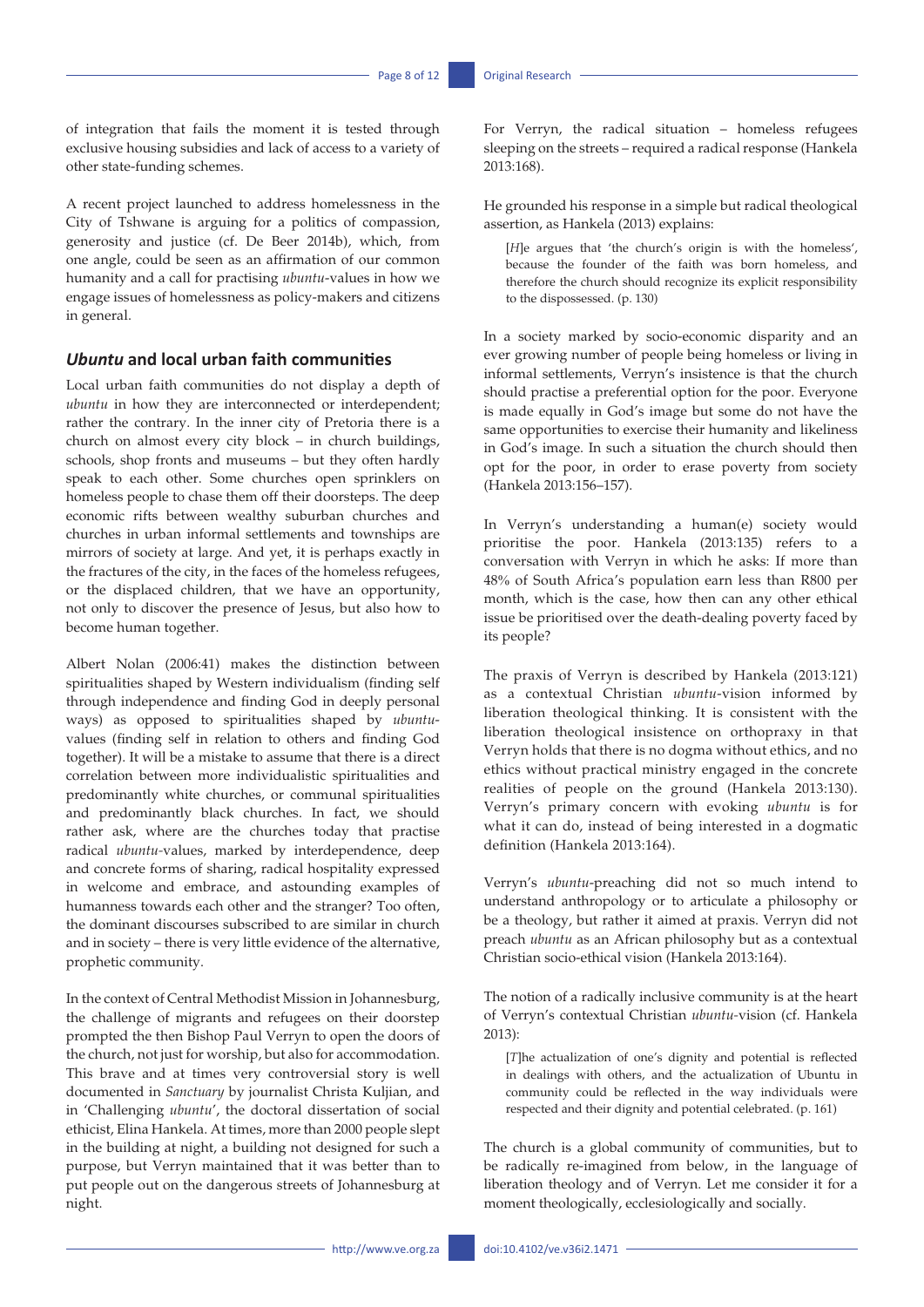*Theologically*, an understanding of sin should not be considered in an individualised or personal sense only, but more specifically in relation to the consequences of our actions in relation to others, the broader community and creation at large (cf. Orobator 2008:63). Although Orobator does not name it *ubuntu*, his description of an African understanding of life relates to *ubuntu*. Orobator (2008:63) states that life 'embraces the world of the yet-to-be-born, the living, the living dead (ancestors), and all other categories of animal and plant life, as well as the world of nature'. Sin then, in relation to such an understanding of life, refers to '[*w*]hat diminishes, opposes, or destroys this life'. If life is seen as a shared reality, as a communal affair, then it relates closely to *ubuntu*, as interconnectedness, but in a broader sense than only an interconnected humanity; it now includes all of creation. Sin would be all that disturbs the harmony or interconnectedness – the *ubuntu* – amongst humans and between humans and creation at large.

When we recall that life is a shared reality and event in Africa, it makes sense to think of sin as the poisoning of the community's life blood (Orobator 2008:63).

An understanding of *ecclesiology* in a Trinitarian sense would be through 'concrete examples of sharing life in all its aspects' (Healey & Sybertz 1996:133). Healey and Sybertz (1996:133) beautifully write about 'the small Christian communities that are living intensely the Trinitarian life of mutual love, cooperation, participation and reaching out to others in loving service'. They compare it to 'the bonding of the mother and child who are like the umbilical cord and strap in which the cord is wrapped'. These are communities with a human face, sharing a deep sense of communal values and personal relationships (cf. Healey & Sybertz 1996:143), and lived radically will truly embody the new community of Christ.

However, in our cities and towns there is little evidence of such radically Trinitarian communities, expressing the church-together-from-below, the church overcoming social, economic and human barriers through becoming human together in Christ, a church practising radical *ubuntu*-values.

In reference to Paul Verryn, Hankela suggests that his radical *ubuntu*-vision was perhaps too radical for many members of his church, and indeed the church as an institution, to receive it. In fact, when Verryn's term as minister of Central Methodist Mission came to an end in December of 2014, the church indeed departed from Verryn's vision with almost immediate effect. The same space that had been home to refugees finding themselves in extremely precarious circumstances now became off limits to them and they were evicted from this space (Motumi 2014; Rahlaga 2014). A safe haven became a place of animosity. The church participates in displacing *ubuntu*/humanity/humanness from its midst – in theological terms, perhaps much deeper, a Trinitarian communal understanding of church, more particularly, the presence of Jesus in the homeless stranger.

Verryn's radical vision of what *ubuntu*/humanity would mean in the context of inner city Johannesburg is rooted in 'who God is and where God calls humankind to be and become' (Hankela 2013:168). Verryn's vision is especially radical in its inclusiveness. In Verryn's reflections on humanity he refers to the 'inclusive humanity of Christ' and to 'the whole of humanity' as 'God's chosen people' (cf. Hankela 2013:147). His are not romantic or intellectual categories but seeking for radically concrete expressions thereof in how humanity in its most vulnerable forms is embraced and socio-economically-politically affirmed.

An *ubuntu*-vision of the church's *social* presence in and engagement with the city would be radical in its embrace of vulnerability and strangers. Verryn's opting for embrace is a conviction that it will affect liberation (Hankela 2013:145). *Ubuntu* is an embracing community, embracing the other, the stranger, the opponent, welcoming instead of pushing away, discerning ways of being human together in order to become.

In such a deep embrace, solidarity with the struggles of the homeless stranger and migrant poor will develop, because we belong to a common humanity, and ecclesiologically, to one family. Local churches and faith communities valuing *ubuntu* would come alongside what Gutierrez speaks of as the 'nonpersons' (Hankela 2013:143): to affirm personhood to those violated in a society where values of humanity and community are depleted (cf. Hankela 2013:138). This is what would truly set apart the local faith community: its deep identification with 'nonpersons' and its subversion of such violations of humanity through a deep embrace. It is about communal solidarity that contrasts individualist understandings of being human, expressed only in personal accomplishment often at the expense of mutuality (cf. Hankela 2013:146).

### *Ubuntu* **and local universities**

A last sphere for reflection is that of *ubuntu* and local universities in the South African context. There is a great danger that higher educational institutions in South Africa may speak of *ubuntu,* fund research projects with *ubuntu* as research topic, even include the philosophy or ethics of *ubuntu* in mainstream curricula, but fail to embody *ubuntu*values institutionally and socially.

The challenges should be clear: a contemporary South African society in which 45.5% of the population live below the breadline; South African universities that increasingly accommodate trickles of students from that population; and homelessness being a reality both for some university students but also in the very neighbourhoods hosting universities and their dedicated research.

The question of the local university and *ubuntu* probably needs to be considered at three levels: its internal institutional culture; its curriculum, ways of knowledge production and educational outcomes; and its socio-economic impact on surrounding neighbourhoods. Can homelessness and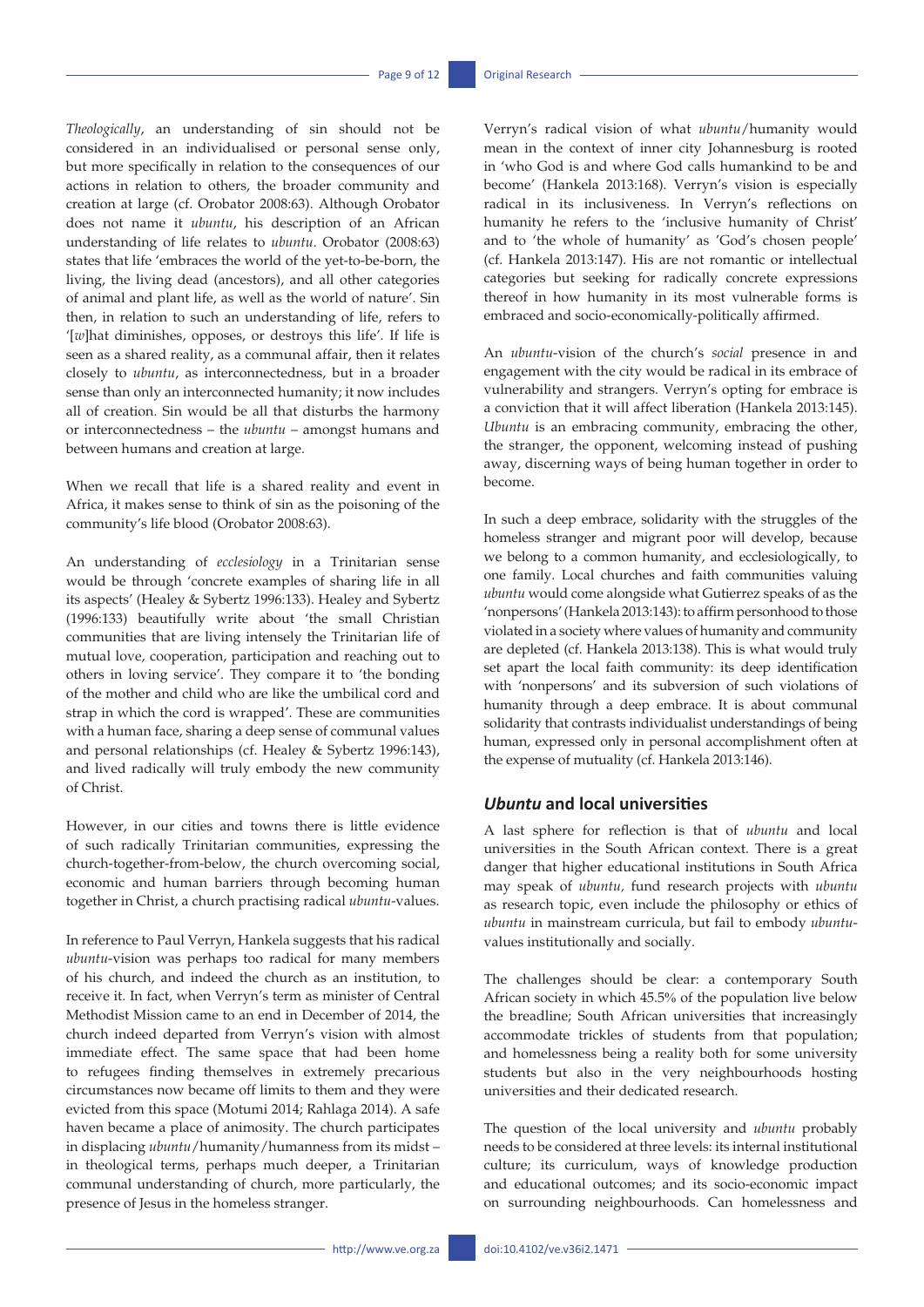solidarity with homeless people help transform the university in terms of its institutional culture, ways of knowledge production, and socio-economic impact on society? Can engagement with homelessness be a pathway mediating embodied *ubuntu*-values, at least in some sectors of the university, whilst simultaneously the university's engagement with homelessness can mediate pathways out of homelessness for people facing 'living death' on a daily basis?

In terms of *institutional culture* it first needs to be questioned whether *ubuntu*-values, in the definition provided before, ever existed in universities. Universities have probably always been elitist institutions of academic advancement, by definition excluding those who cannot comply with the strict access criteria to participate in the academic endeavour, and more than that, preparing people mostly for positions in life that will take them away from places of poverty and vulnerability, in a quest for individual accumulation of wealth, prestige and power.

In contemporary South Africa the question of *ubuntu* and universities firstly has to be about the integrity of *ubuntu*discourse on campuses and whether we in fact embody *ubuntu-*values ourselves. Without such critical self-reflection the discourse, and the amounts of time and funding devoted to it, seems like useless intellectual game-playing, void of real meaning.

In December 2014 a collaborative project was launched between the City of Tshwane, the Tshwane Homelessness Forum (a network of non-profit organisations and homeless people), the University of Pretoria and the University of South Africa, to combine efforts in a search for sustainable pathways out of homelessness (cf. De Beer 2014b). An intensive research project led to a Homeless Summit held on 25–26 May 2015, drawing more than 400 people into conversations that surfaced research outcomes, narratives of (former) homeless people, presentations of existing practices seeking to address homelessness, and reflections and recommendations on a proposed policy and strategy for the city regarding street homelessness.

In their opening addresses at the Homeless Summit, both Prof. Norman Duncan (2015), deputy-vice-chancellor: academic of the University of Pretoria, and Prof. Andrew Philips (2015), Director of the College of Humanities at the University of South Africa, made clear institutional commitments to this project, not only for the duration of the Summit but for long-term engagement, research and support. Having researchers and students around tables with homeless people, street activists and community practitioners, created new tables where diverse knowledge and experiences could be shared in ways that could potentially be transforming knowledge for the public common good (cf. De Beer 2014c:228–230).

Could an ongoing commitment in this space offer a small window for some academics and students to embrace a more inclusive scholarly practice that is indeed committed to social change and the inclusion of the most vulnerable? And could the mutuality found at such new tables help nurture, even if only in small quarters within academic institutions, *ubuntu*values and practices?

Similarly, *ubuntu*-discourse needs to ask critical questions of curriculum and educational outcomes. Curriculum and content that does not seriously consider and engage the contexts of the university, in deep solidarity with such contexts, understanding the interdependence and possible mutualities that can exist between them, simply pay lip service to any notions of *ubuntu* being advocated. If educational outcomes fail to instil deep values of humanity, humanness, solidarity, care, inclusivity and respect, but rather has the opposite effect, the educational outcomes need to be seriously reconsidered.

In reference to the Urban Studio of the Centre for Contextual Ministry at the University of Pretoria, that managed the research process for the Homeless Summit, I wrote the following paragraph which could equally be said of the Homeless Summit and the process it was embedded in (De Beer 2014c):

It is my assertion that such mutuality, from below and from within, could foster the kinds of knowledges that cities require: fostering an urban household from below, in which new kinds of belonging and new ways of knowing could help mediate new forms of justice and interconnectedness, more inclusive and more sustainable, because it is informed and owned by the people. (p. 230)

The deepest crisis of higher educational institutions in South Africa today is probably not shrinking government subsidies, equity amongst staff members, or even the quality of education students receive. The deepest crisis could be its lack of sustained, transformative engagement with surrounding communities or neighbourhoods hosting them. In this regard one could well ask in how far the presence of the university is contributing to the socio-economicpolitical transformation of its surrounding neighbourhoods? Are there a real, healthy and fruitful interconnectedness/ interdependence between the university and its surrounding, particularly most vulnerable, neighbourhoods? And, in the context of this article, can and should the university make a tangible contribution to understandings of homelessness that might inform policy, strategy, practices and investments mediating sustainable alternatives? And can solidarity with issues of homelessness help liberate the university from its own entanglement to neoliberal priorities?

Community engagement and service learning programmes are actively pursued at all universities in South Africa. However, these initiatives often tend to be *ad hoc*, operating in isolation from each other, scattered all over the city, or characterised by one-way interventions from the university to the community. They often lack sustained and coherent engagement, where mutuality is fostered and genuine sharing of different kinds of knowledge take place.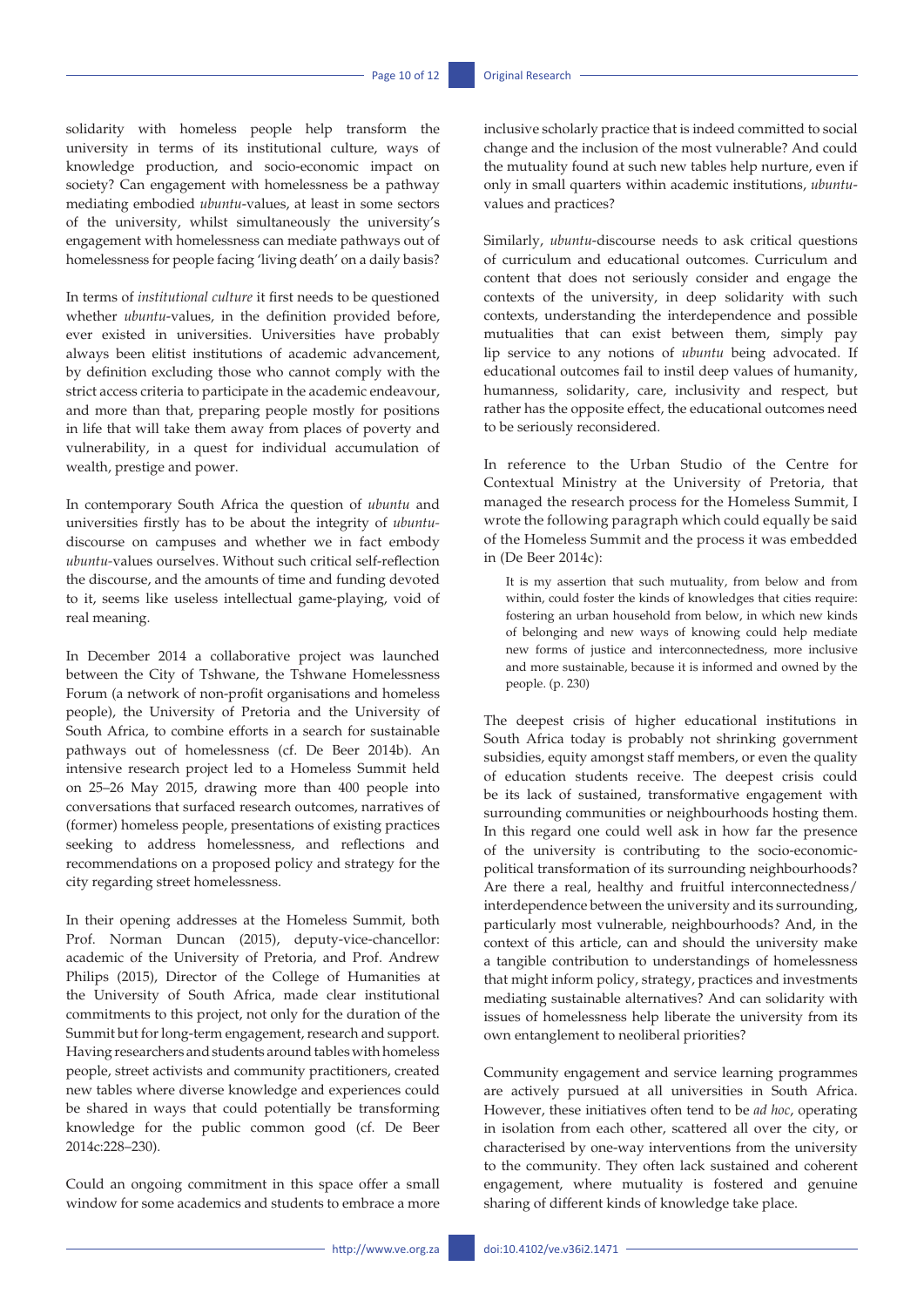*Ubuntu*-values, if consistently and intentionally practised and embodied by local universities, will have universities struggle with the notion of what it means to be human together. And, through new-found solidarities with homeless challenges in the city, the homelessness of *ubuntu* at the university might be subverted and transformed into a recovery of *ubuntu*-values in its very connectedness to homelessness.

## *Ubuntu* **and 'at-home-ness': A recovery**

*Ubuntu* needs to be embodied concretely in local social contexts. Where we – community workers, faith-based practitioners, activist researchers, local government officials, homeless people, or concerned and caring citizens – engage homelessness together, in solidarity, in order to find new ways of being human together, *ubuntu* might find expression in concrete ways, as well as a strange new 'at-home-ness'. It is indeed what Cornell *et al.* (2014:24) call for when they speak of the aspirational nature of *ubuntu* that call us beyond abstractions and into concrete expressions of shared humanity mediating the public good.

The premise of this article was that *ubuntu* is displaced from the mainstream practices and policies governing society, or at its very best *ubuntu* is only found as philosophical or political abstractions, and that this is made all the more evident in the precarious situations of street homeless people, landless people and others living in sub-human conditions.

However, at this point it could be asserted that *ubuntu* is homeless, also in another way. If Jesus was homeless, and if *ubuntu* is indeed homeless, could it perhaps be argued that it is in the face of homelessness, and our solidarity with those who are homeless or struggling to work for just alternatives to homelessness, that we truly have an opportunity to recover *ubuntu*, and to recover, amidst the gravest of dehumanised conditions, the possibility of a new and radical humanity? As the humanity of God, Jesus became the humanising one, living amongst a precarious people and mediating human dignity and personhood in almost every situation. The homeless Jesus enters into the deepest of solidarities with a dehumanised humanity, to recover humanity, to restore community. Jesus, and the community Jesus founded, became *ubuntu* embodied, even if that community has in its institutional forms mostly strayed from its original vocation.

Examples of the recovery of humanity, overcoming our homelessness and recovering our 'at-home-ness' together, can be found in jurisprudence, in local struggling faith communities, on farms scattered across our national landscape. Drucilla Cornell (in Cornell & Muvangua 2012:330), for example, says of Justice Albie Sachs: 'the spirit of ubuntu resides in Sachs's jurisprudence', seeking to recover humanness and to overcome homelessness, by being in solidarity with a dehumanised homeless generation.

The struggle to discern what it means to be human together at Central Methodist Mission or in countless other examples of local faith communities becomes a struggle for recovering humanity and 'at-home-ness': it is evoked by the most intense forms of vulnerability, in the eyes and arms of homeless refugees, women, men and children. The attempts of some farmers and farm workers to carve out innovative arrangements in terms of land ownership and profit sharing embody a yearning to embody new ways of being human and 'at home' together: it springs forth from generations of displaced and fractured humanity. And the work being done between people who are homeless and practitioners committed to create systems and nurture practices to overcome homelessness, is evidence of the yearning to be human together.

Recovering *ubuntu* in this sense suggests that *ubuntu* often only finds us where we dare be in solidarity with the realities of a displaced humanity. We only discover the truest meaning of *ubuntu* – humanity, humanness – together, in the most dehumanised of situations. In order to find and mediate 'athome-ness' – community, humanity, humanness, *ubuntu* – we who are often comfortably housed are sometimes invited to dwell without a dwelling. To be at home with ourselves, at home in emerging and unfolding African cities, at home with the discrepancies that give birth to strange new transformations, we have to dwell without a dwelling, so that we can become 'at home' together.

To dwell without a dwelling, certainty or any form of security is the kind of reality so familiar, and that in lifethreatening ways, to those who actually call the street their home. To even imply that the experience of emptying ourselves from our often false certainties and securities can bear any resemblance to the physical risk experienced by street homeless people, is to fool oneself. And yet, to dwell without a dwelling is an invitation to those of us committed to imagine a radically different urban society, to be weaned off our certainties and securities, in order to enter into new kinds of solidarities, finding our selves increasingly in the other, in friendships with strangers and people who know the streets as home, embracing a spirituality of the circle.

Joan Chittister (1998:175) speaks of feminist spirituality as that which 'accepts otherness as the palette of creation …'. It 'embraces the world as part of itself and accepts itself as part of the world, not above it, nor below it, but embedded in the heart of creation'. Chittister (1998:175) considers the biblical text 'I will take out of you your stony hearts and give you hearts of flesh', as an assertion of God's work which is that of making us human again. In Chittister's (1998) language we become human together, with others, in the face of the other, where we are able to embrace a spirituality of the circle, dwelling without dwellings:

I will … make you human again … give you a new way of feeling … thinking … being … another chance to live life … that ennobles you and does not diminish the other … I will take the